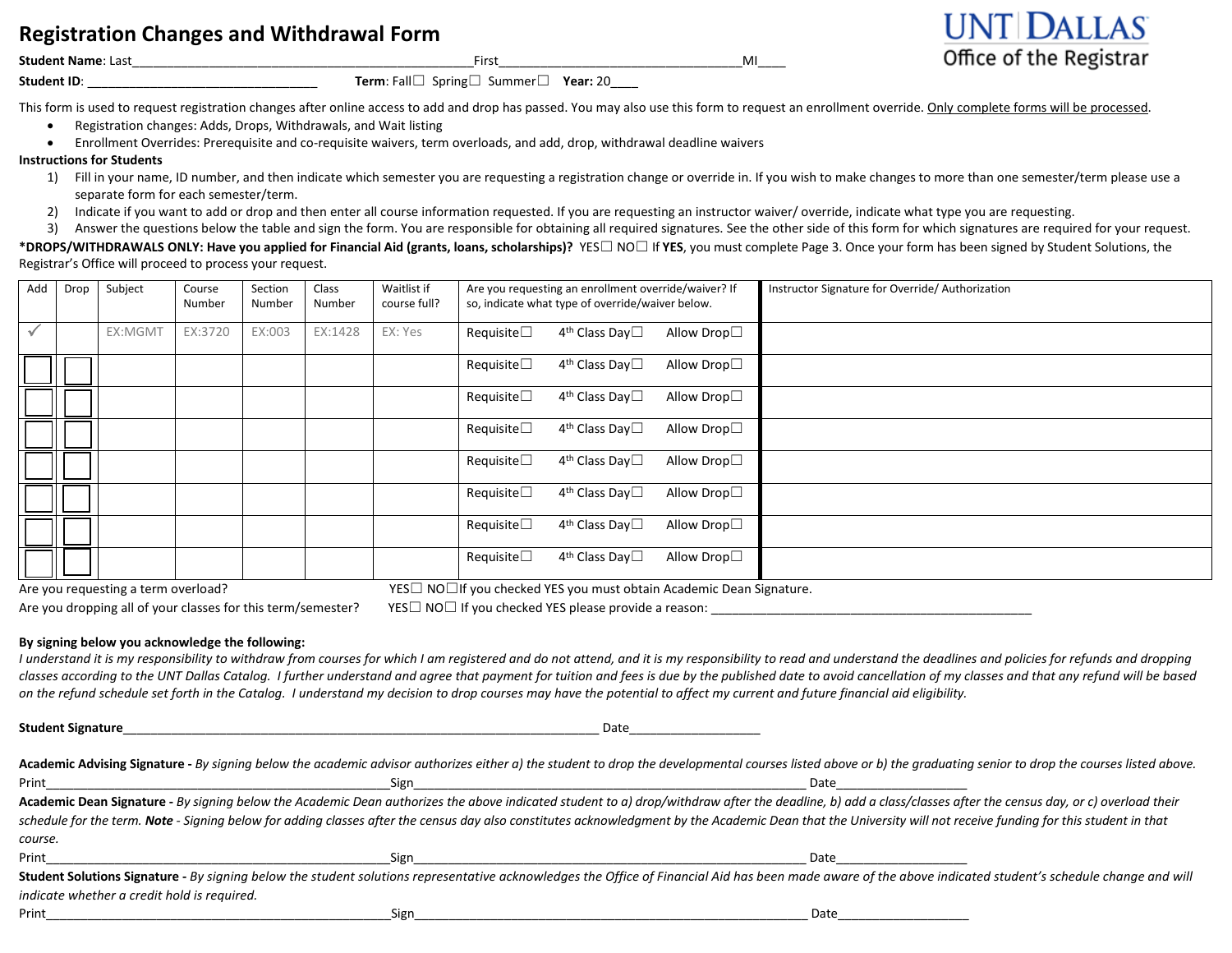## **Required Signatures (***[Academic Calendar](https://www.untdallas.edu/registrar/academic-calendars.php)*)

| <b>Adding</b>                                                                                                                                             | Drop before the                                                                        | Drop before the last                                                                                                               | Drop after the last                                                                                                                                                                                                                                                                         | Drop all of your        | <b>Prerequisite and Co-</b>                                                                                                        |
|-----------------------------------------------------------------------------------------------------------------------------------------------------------|----------------------------------------------------------------------------------------|------------------------------------------------------------------------------------------------------------------------------------|---------------------------------------------------------------------------------------------------------------------------------------------------------------------------------------------------------------------------------------------------------------------------------------------|-------------------------|------------------------------------------------------------------------------------------------------------------------------------|
| Through fourth day of                                                                                                                                     | census day                                                                             | day to drop                                                                                                                        | day to drop                                                                                                                                                                                                                                                                                 | classes for a term.     | requisite Waivers                                                                                                                  |
| term                                                                                                                                                      | Student                                                                                | 1. Student                                                                                                                         | 1. Student                                                                                                                                                                                                                                                                                  | Before the last day for | Student                                                                                                                            |
| 1. Student                                                                                                                                                | 2. Academic Advising -                                                                 | 2. Academic Advising -                                                                                                             | 2. Academic Advising                                                                                                                                                                                                                                                                        | Withdrawals             | Instructor                                                                                                                         |
| After fourth day of term<br>1. Student,<br>2. Instructor $-$ for each<br>class<br>After the census day<br>1. Student<br>2. Instructor<br>3. Academic Dean | *Only for<br>developmental<br>courses or<br>graduating seniors<br>3. Student Solutions | *Only for<br>developmental<br>courses or<br>graduating seniors<br>Instructor – for<br>each class<br><b>Student Solutions</b><br>4. | *Only for<br>Student<br>developmental<br>2. Student Solutions<br>courses or<br>After the last day term<br>graduating seniors*<br>withdrawals<br>3. Instructor $-$ for each<br>Student<br>class<br>Academic Dean<br>4. Academic Dean<br><b>Student Solutions</b><br><b>Student Solutions</b> |                         | After the census day<br>1. Student<br>2. Instructor<br>3. Academic Dean<br><b>Term overloads</b><br>1. Student<br>2. Academic Dean |

#### **Departmental Instructions**

#### **Instructions for Academic Advising**

- 1) Sign the form if a) the student is approved to drop the developmental courses listed on the form or b) the graduating student is approved to make changes to their schedule. If the student submits the form for another request, the advisor signature is still required, but is considered consultative.
- 2) Return the form to the student.

#### **Instructions for Instructors**

- 1) Sign next to the class you are the instructor for. By signing you are approving the student to add the class after the fourth day of the term, to drop the class after the census day, or to enroll in the class despite not having completed the prerequisite class or being concurrently enrolled in the co-requisite class.
- 2) Return the form to the student.

#### **Instructions for Academic Deans**

- 1) Sign the form if the student is approved to add classes after the census day, drop classes after the deadline, or overload their schedule for the term.
- 2) Return the form to the student.

#### **Instructions for Student Solutions**

- 1) Sign the form. Indicate to the side of your signature whether a credit/refund hold should be placed on the student's account while financial aid is reviewed.
- 2) Return the form to the student.



## **Contact Information**

#### **Office [of the Registrar](mailto:registrar@untdallas.edu)**

Email: registrar@untdallas.edu Phone: 972-780-3664 Location: Student Center - Student Solutions Center

### **Acad[emic Advising](mailto:advising@untdallas.edu)**

Email: advising@untdallas.edu

Phone: 972-338-1645 Location: Student Center – Student Solutions Center

#### **Student Solutions**

Email: studentsolutions@untdallas.edu Phone: 972-338-1329 Location: Student Center – Student Solutions Center

**School of Business** Phone: 972-780-3668 Location: Founder's Hall 309 **School of Education**  Phone: 972-338-1503 Location: DAL1 241

## **School of Behavioral Health and Human**

**Services**  Phone: 972-338-1345 Location: DAL1 Suite 105 **School of Liberal Arts and Sciences** Phone: 972-338-1501 Location: Founder's Hall 200